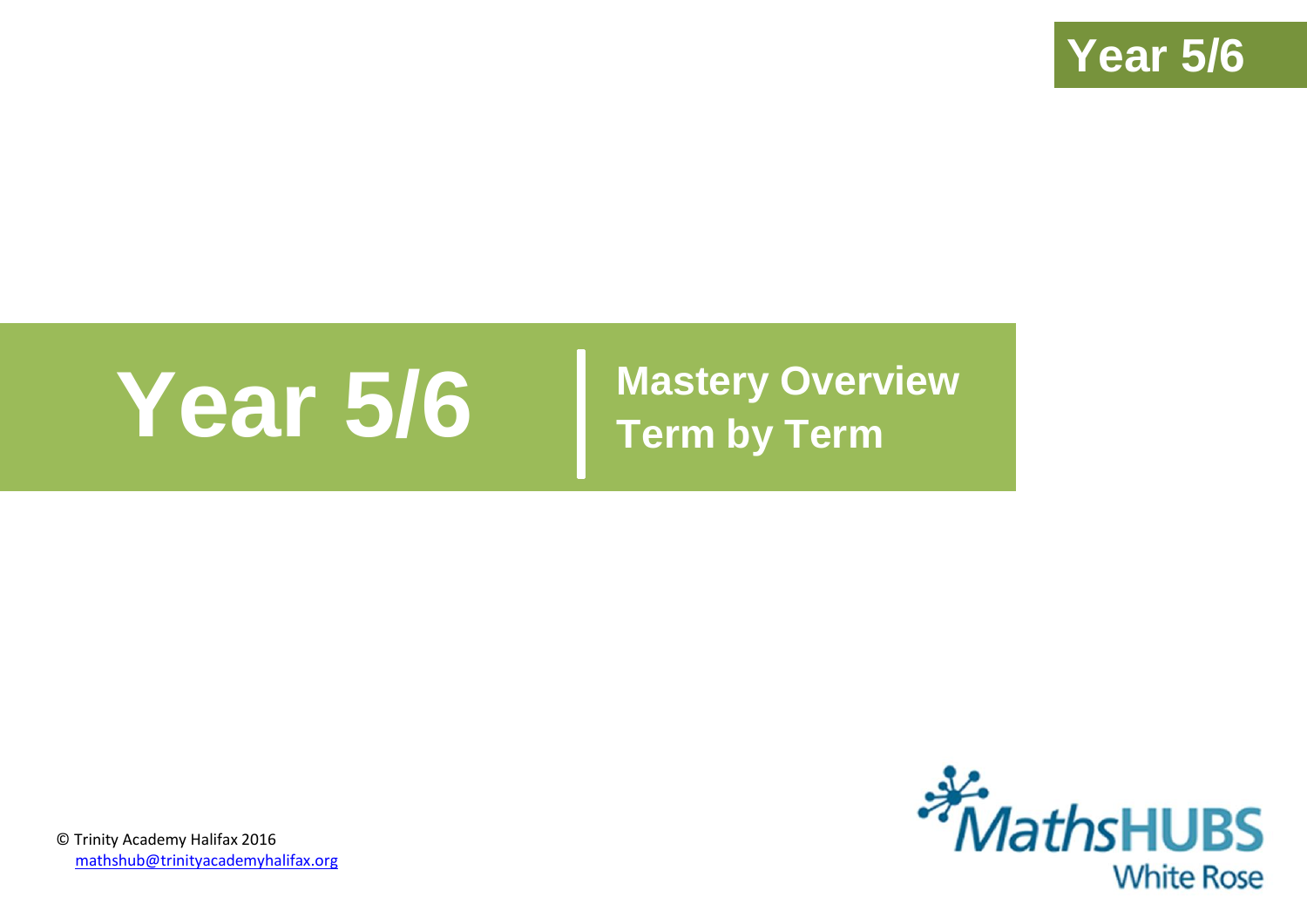### **Mixed Year Overview**

Since our Year 1 to Year 6 Schemes of Learning and overviews have been released we have had lots of requests for something similar for mixed year groups. This document provides the yearly overview that schools have been requesting. We really hope you find it useful and use it alongside your own planning.

We had a lot of people interested in working with us on this project and this document is a summary of their work so far. We would like to take this opportunity to thank everyone who has contributed their thoughts to this final document.

These overviews will be accompanied by more detailed schemes linking to fluency, reasoning and problem solving. Termly assessments will be available to evaluate where the children are with their learning.

If you have any feedback on any of the work that we are doing, please do not hesitate to get in touch. It is with your help and ideas that the Maths Hubs can make a difference.

#### *The White Rose Maths Hub Team*

**Guidance**

The White Rose Maths Hub has produced these long term plans to support mixed year groups. The mixed year groups cover Y1/2, Y3/4 and Y5/6. These overviews are designed to support a mastery approach to teaching and learning and have been designed to support the aims and objectives of the new National Curriculum.

The overviews:

have number at their heart. A large proportion of time is spent reinforcing number to build competency.

ensure teachers stay in the required key stage and support the ideal of depth before breadth.

• provide plenty of time to build reasoning and problem solving elements into the curriculum

This document fits in with the White Rose Maths Hub Year 1 – 6 Mastery documents. If you have not seen these documents before you can register to access them for free by completing the form on this link [http://www.trinitytsa.co.uk/maths-hub/free](http://www.trinitytsa.co.uk/maths-hub/free-learning-schemes-resources/)[learning-schemes-resources/](http://www.trinitytsa.co.uk/maths-hub/free-learning-schemes-resources/)

Once registered you will be provided with a Dropbox link to access these documents; please be aware some school IT systems block the use of Dropbox so you may need to access this at home.

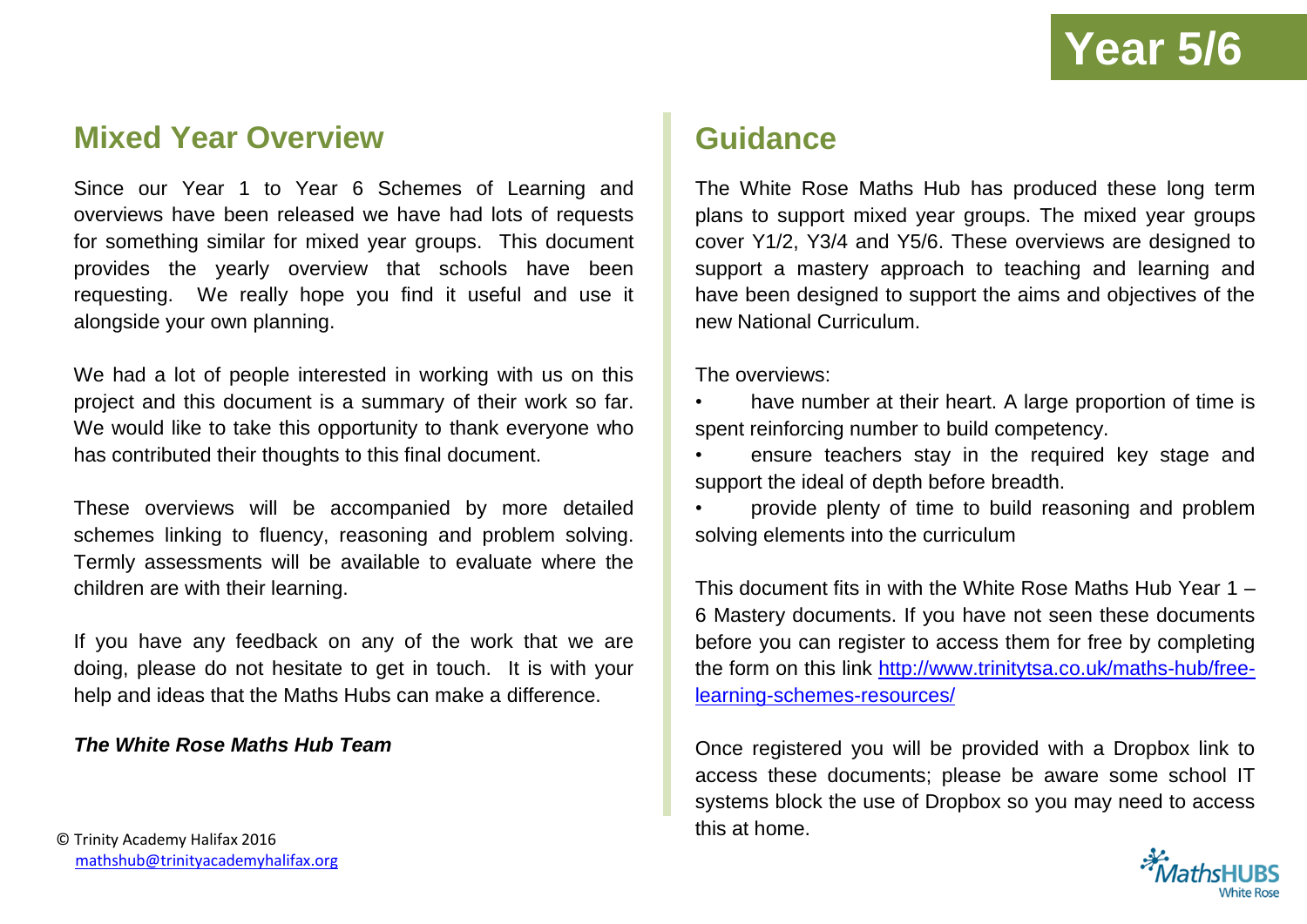## **Mixed age planning**

#### Using the document

The overviews provide guidance on the length of time that should be dedicated to each mathematical concept and the order in which we feel they should be delivered. Within the overviews there is a breakdown of objectives for each concept. This clearly highlights the age related expectations for each year group and shows where objectives can be taught together.

There are certain points where objectives are clearly separate. In these cases, classes may need to be taught discretely or incorporated through other subjects (see guidance below).

Certain objectives are repeated throughout the year to encourage revisiting key concepts and applying them in different contexts.

#### Lesson Plans

As a hub, we are collating a variety of lesson plans that show how mixed year classes are taught in different ways. These highlight how mixed year classes use additional support, organise groups and structure their teaching time. All these lesson structures have their own strengths and as a teacher it is important to find a structure that works for your class.

#### Progression documents

We are aware that some teachers will teach mixed year groups that may be arranged differently to our plans (eg Y3/4/5). We are therefore working to create some progression documents that help teachers to see how objectives link together from Year 1 to Year 6.

#### Linking of objectives

Within the overviews, the objectives are either in normal font or in bold. The objectives that are in normal font are the lower year group out of the two covered (Year 1, Year 3, Year 5). The objectives in **bold** are the higher year group out of the two covered (**Year 2, Year 4, Year 6**), Where objectives link they are placed together. If objectives do not link they are separate and therefore require discrete teaching within year groups.

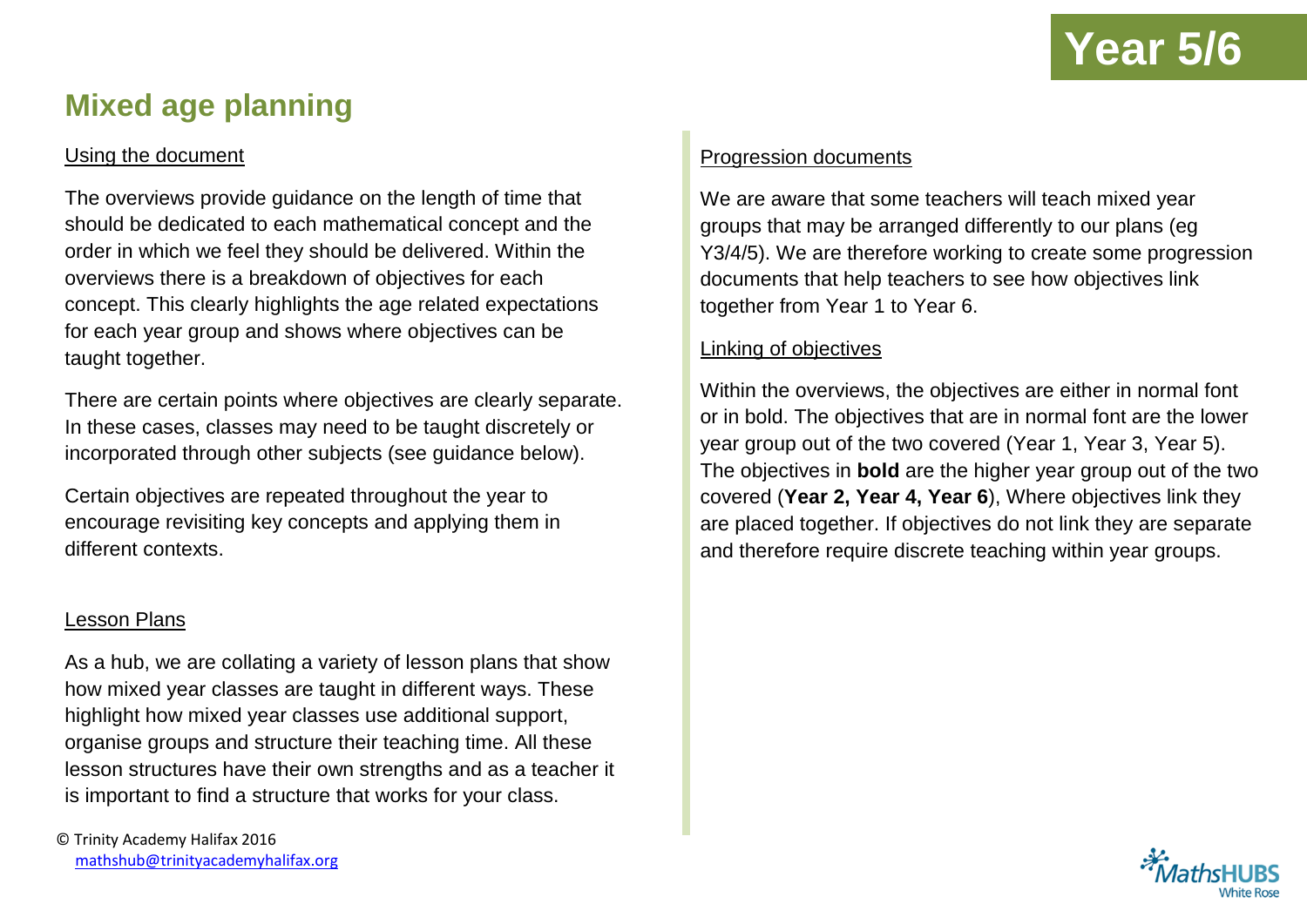

## **Mixed age planning**

#### Teaching through topics

Most mathematical concepts lend themselves perfectly to subjects outside of maths lessons. It is important that teachers ensure these links are in place so children deepen their understanding and apply maths across the curriculum.

Here are some examples:

- Statistics- using graphs in Science, collecting data in Computing, comparing statistics over time in History, drawing graphs to collect weather data in Geography.
- Roman Numerals- taught through the topic of Romans within History
- Geometry (shape and symmetry) using shapes within tessellations when looking at Islamic art (R.E), using shapes within art (Kandinsky), symmetry within art
- Measurement- reading scales (science, design technology),
- Co-ordinates- using co-ordinates with maps in Geography.
- Written methods of the four operations- finding the time difference between years in History, adding or finding the difference of populations in Geography, calculating and changing recipes in food technology.
- Direction- Programming in ICT

#### Objectives split across topics

Within different year groups, topics have been broken down and split across different topics so children can apply key skills in different ways.

**Money** is one of the topics that is split between other topics. It is used within addition and subtraction and also fractions. In Year 1 and 2 it is important that the coins are taught discretely however the rest of the objectives can be tied in with other number topics.

Other measurement topics are also covered when using the four operations so the children can apply their skills.

In Year 5 and 6, **ratio** has been split across a variety of topics including shape and fractions. It is important that these objectives are covered within these other topics as ratio has been removed as a discrete topic.

#### Times tables

Times tables have been placed within multiplication and division however it is important these are covered over the year to help children learn them.

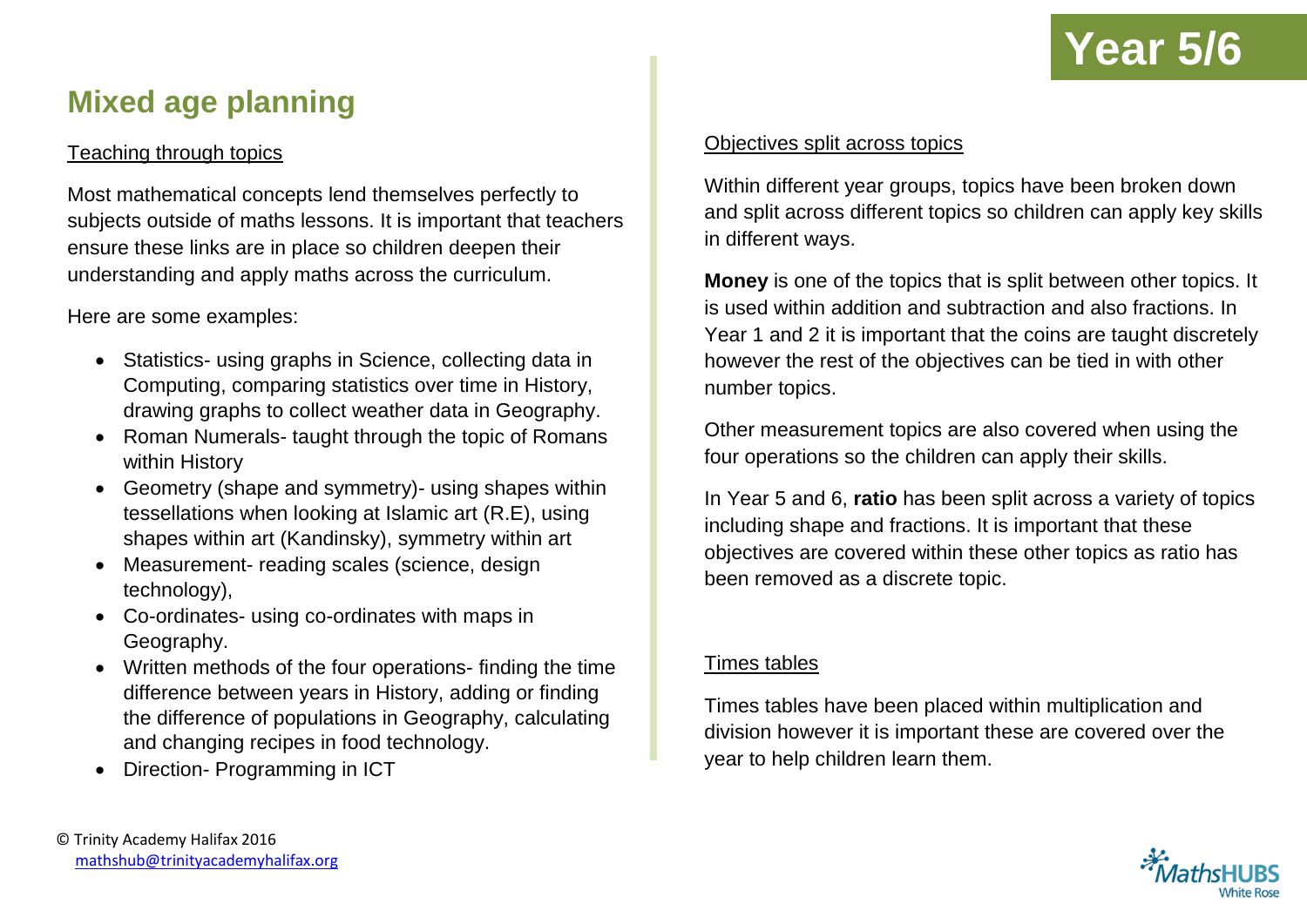## **Everyone Can Succeed**

As a Maths Hub we believe that all students can succeed in mathematics. We don't believe that there are individuals who can do maths and those that can't. A positive teacher mindset and strong subject knowledge are key to student success in mathematics.

### **Acknowledgements**

The White Rose Maths Hub would like to thank the following people for their contributions, and time in the collation of this document:

Cat Beaumont Matt Curtis James Clegg Becky Gascoigne Sarah Gent Sally Smith Sarah Ward

## **More Information**

If you would like more information on 'Teaching for Mastery' you can contact the White Rose Maths Hub at [mathshub@trinityacademyhalifax.org](mailto:mathshub@trinityacademyhalifax.org)

We are offering courses on:

- Bar Modelling
- Teaching for Mastery
- Year group subject specialism intensive courses become a maths expert.

Our monthly newsletter also contains the latest initiatives we are involved with. We are looking to improve maths across our area and on a wider scale by working with the other Maths Hubs across the country.

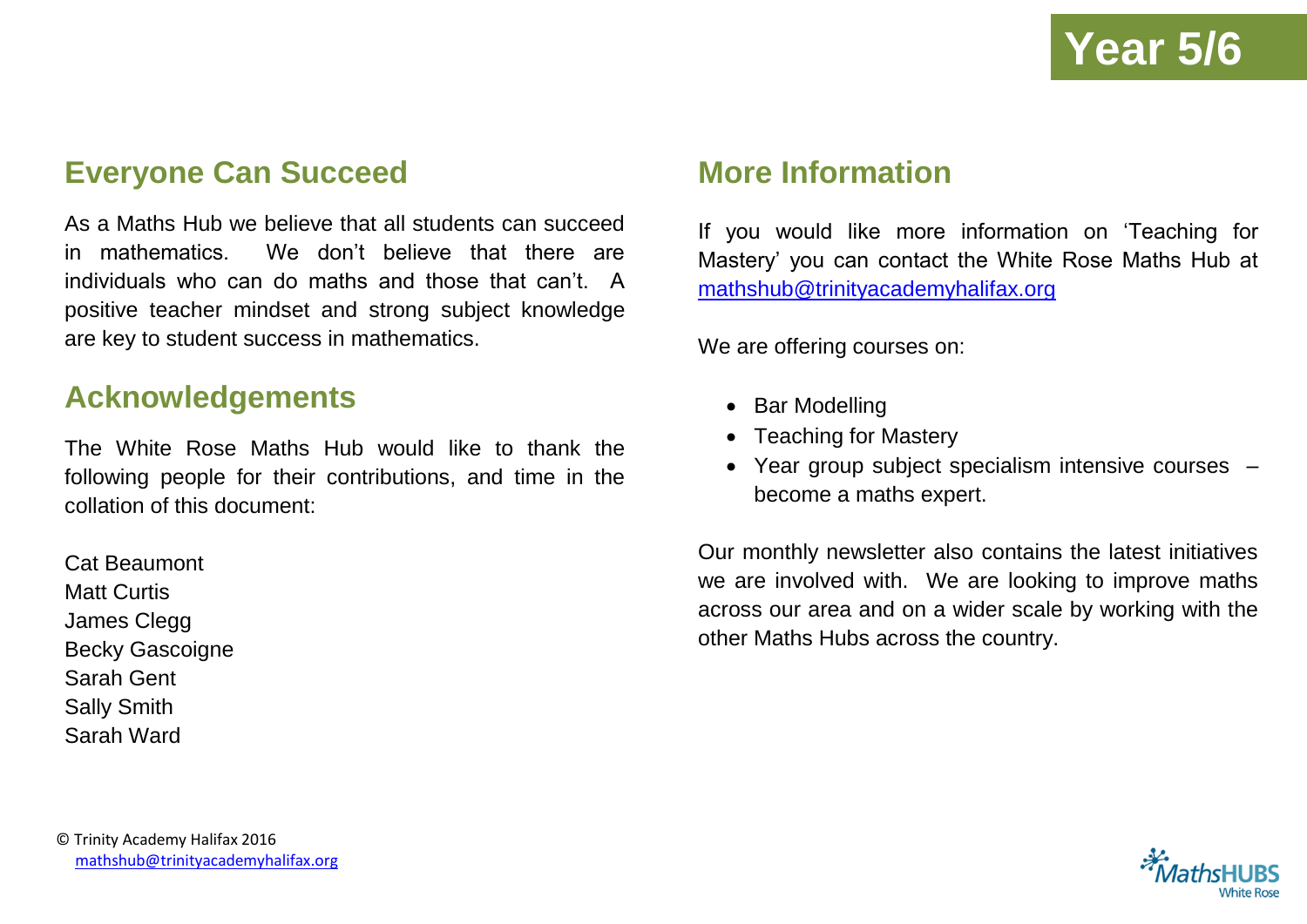



#### **Week 1 Week 2 Week 3 Week 4 Week 5 Week 6 Week 7 Week 8 Week 9 Week 10 Week 11 Week 12 Autumn numbers Prime Place Value Four operations Statistics Position and**  Position and Geometry-**Geometry-Direction Spring Geometry-Fractions Decimals Percentages Algebra Angles and Shape Converting Summer** Converting **Fractions, Decimals, Area and Perimeter Volume Measures (Y5) Four operations (Y5) units Percentages (Y5) SATS (Y6) Consolidation (Y6)Consolidation (Y6)**



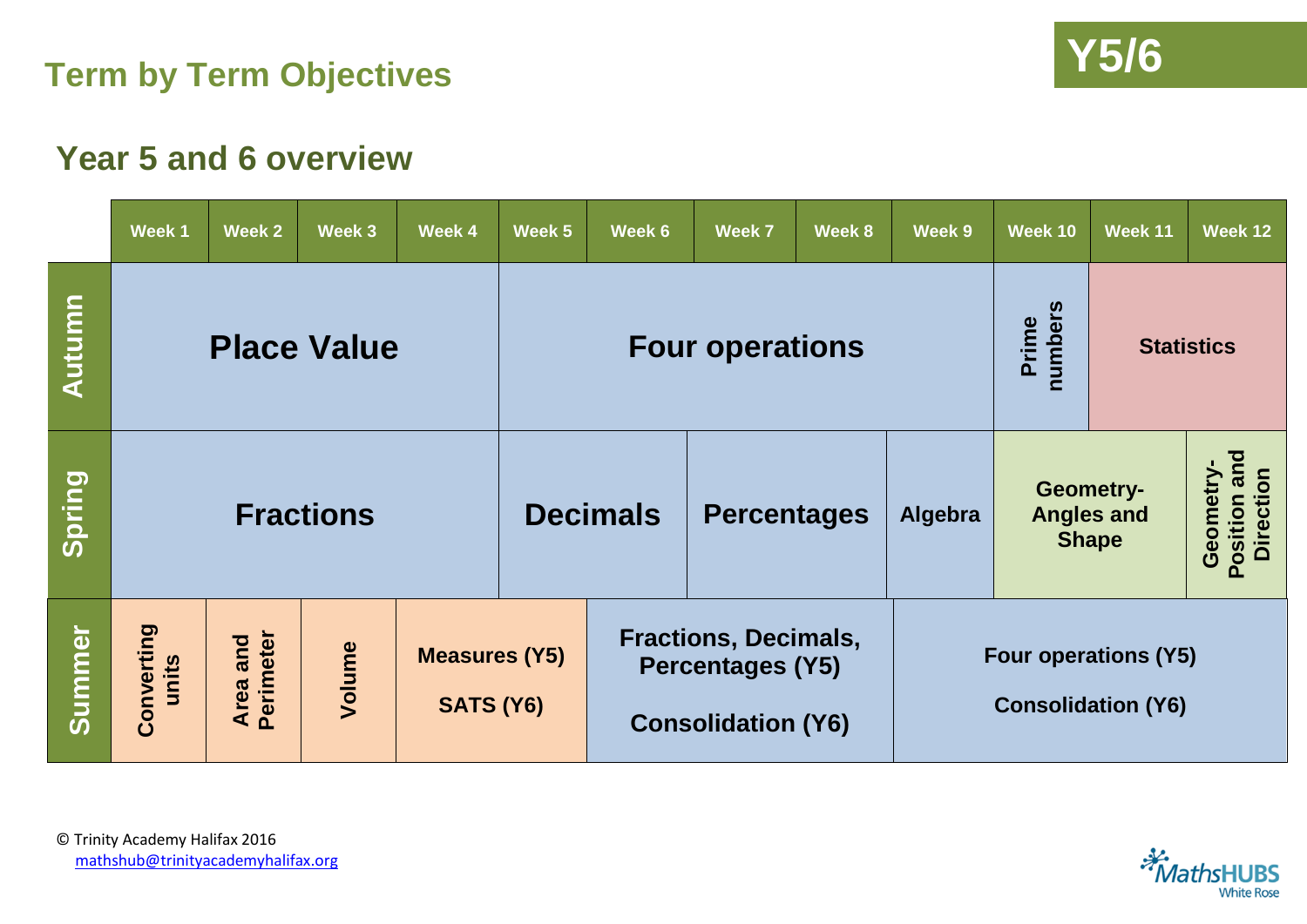## **Y5/6 Term by Term Objectives**



| Year                                                                                                                                                                                                                                               | <b>5 and 6</b>                                                                                                                                                                                                                                                                                                                                                                                                                                                                                                                                                                                                                                                                                                                                                                                                                                                                                                                                                                                                                                                                                                                                                                                                                                                                                                                                                                    |               |               | <b>Autumn</b><br><b>Term</b>                                            |                                                                                                               |                                                                                                                                                                                                                                                                                  |                                                                                                                                                                                                                                                                                                                                                                                                                                                                                                                                                                                                                                                                                                                                                                                                                                                                                                                                                                                                                                |        |                                                                                                                                                                                                                                                                                                                                                                                                                                                                                                                                                                                                                                                                                                                                                                                                                                                                                                                                                                                                                                                                                                                                                                                                                                               |                                                                                                                                                                                                                                                            |                                                                                                                                                                                                                                        |                                                                                                      |
|----------------------------------------------------------------------------------------------------------------------------------------------------------------------------------------------------------------------------------------------------|-----------------------------------------------------------------------------------------------------------------------------------------------------------------------------------------------------------------------------------------------------------------------------------------------------------------------------------------------------------------------------------------------------------------------------------------------------------------------------------------------------------------------------------------------------------------------------------------------------------------------------------------------------------------------------------------------------------------------------------------------------------------------------------------------------------------------------------------------------------------------------------------------------------------------------------------------------------------------------------------------------------------------------------------------------------------------------------------------------------------------------------------------------------------------------------------------------------------------------------------------------------------------------------------------------------------------------------------------------------------------------------|---------------|---------------|-------------------------------------------------------------------------|---------------------------------------------------------------------------------------------------------------|----------------------------------------------------------------------------------------------------------------------------------------------------------------------------------------------------------------------------------------------------------------------------------|--------------------------------------------------------------------------------------------------------------------------------------------------------------------------------------------------------------------------------------------------------------------------------------------------------------------------------------------------------------------------------------------------------------------------------------------------------------------------------------------------------------------------------------------------------------------------------------------------------------------------------------------------------------------------------------------------------------------------------------------------------------------------------------------------------------------------------------------------------------------------------------------------------------------------------------------------------------------------------------------------------------------------------|--------|-----------------------------------------------------------------------------------------------------------------------------------------------------------------------------------------------------------------------------------------------------------------------------------------------------------------------------------------------------------------------------------------------------------------------------------------------------------------------------------------------------------------------------------------------------------------------------------------------------------------------------------------------------------------------------------------------------------------------------------------------------------------------------------------------------------------------------------------------------------------------------------------------------------------------------------------------------------------------------------------------------------------------------------------------------------------------------------------------------------------------------------------------------------------------------------------------------------------------------------------------|------------------------------------------------------------------------------------------------------------------------------------------------------------------------------------------------------------------------------------------------------------|----------------------------------------------------------------------------------------------------------------------------------------------------------------------------------------------------------------------------------------|------------------------------------------------------------------------------------------------------|
| <b>Week1</b>                                                                                                                                                                                                                                       | <b>Week 2</b>                                                                                                                                                                                                                                                                                                                                                                                                                                                                                                                                                                                                                                                                                                                                                                                                                                                                                                                                                                                                                                                                                                                                                                                                                                                                                                                                                                     | <b>Week 3</b> | <b>Week 4</b> | Week 5                                                                  |                                                                                                               | Week 6                                                                                                                                                                                                                                                                           | Week 7                                                                                                                                                                                                                                                                                                                                                                                                                                                                                                                                                                                                                                                                                                                                                                                                                                                                                                                                                                                                                         | Week 8 | Week 9                                                                                                                                                                                                                                                                                                                                                                                                                                                                                                                                                                                                                                                                                                                                                                                                                                                                                                                                                                                                                                                                                                                                                                                                                                        | Week 10                                                                                                                                                                                                                                                    | Week 11                                                                                                                                                                                                                                | Week 12                                                                                              |
| Number: Place Value<br>determine the value of each digit.<br>determine the value of each digit.<br>number up to 1000000.<br>100000<br>above.<br>numerals.<br>decimal equivalents.<br>to one decimal place.<br>degrees of accuracy.<br>100 and 1000 | Read, write, order and compare numbers to at least 1000000 and<br>Read, write, order and compare numbers up to 10 000 000 and<br>Count forwards or backwards in steps of powers of 10 for any given<br>Interpret negative numbers in context, count forwards and backwards<br>with positive and negative whole numbers including through zero.<br>Use negative numbers in context, and calculate intervals across zero.<br>Round any number up to 1000000 to the nearest 10, 100, 1000, 10000 and<br>Round any whole number to a required degree of accuracy.<br>Solve number problems and practical problems that involve all of the<br>Solve number and practical problems that involve all of the above.<br>Read Roman numerals to 1000 (M) and recognise years written in Roman<br>Read, write, order and compare numbers with up to three decimal places.<br>Identify the value of each digit in numbers given to three decimal places<br>and multiply numbers by 10, 100 and 1000 giving answers up to 3dp.<br>Recognise and use thousandths and relate them to tenths, hundredths and<br>Round decimals with two decimal places to the nearest whole number and<br>Solve problems involving number up to three decimal places.<br>Solve problems which require answers to be rounded to specified<br>Multiply and divide whole numbers and those involving decimals by 10, |               |               | use and why.<br>use and why.<br>multiplication.<br>context.<br>numbers. | addition and subtraction)<br>degree of accuracy.<br>multiplication for 2 digit numbers.<br>squares and cubes. | Number- addition subtraction, multiplication + division<br>Multiply and divide whole numbers by 10, 100 and 1000.<br>interpret remainders appropriately for the context.<br>interpreting remainders according to context.<br>including understanding the use of the equals sign. | Add and subtract numbers mentally with increasingly large numbers.<br>Perform mental calculations, including with mixed operations and large numbers.<br>Multiply and divide numbers mentally drawing upon known facts.<br>Perform mental calculations, including with mixed operations and large numbers.<br>Multiply multi-digit number up to 4 digits by a 2 digit number using the formal written method of long<br>Divide numbers up to 4 digits by a 2 digit number using the formal written method of short division,<br>Identify multiples and factors, including finding all factor pairs of a number, and common factors of two<br>Identify common factors, common multiples and prime numbers.<br>Recognise and use square numbers and cube numbers and the notation for squared $\binom{2}{1}$ and cubed $\binom{3}{2}$<br>Solve problems involving addition, subtraction, multiplication and division.<br>Use their knowledge of the order of operations to carry out calculations involving the four operations. |        | Add and subtract whole numbers with more than 4 digits, including using formal written methods (columnar<br>Use rounding to check answers to calculations and determine, in the context of a problem, levels of accuracy.<br>Use estimation to check answers to calculations and determine in the context of a problem, an appropriate<br>Solve addition and subtraction multi-step problems in contexts deciding which operations and methods to<br>Solve addition and subtraction multi step problems in contexts, deciding which operations and methods to<br>Multiply numbers up to 4 digits by a one or two digit number using a formal written method, including long<br>Divide numbers up to 4 digits by a one digit number using the formal written method of short division and<br>Divide numbers up to 4 digits by a 2 digit whole number using the formal written method of long division,<br>and interpret remainders as whole number remainders, fractions or by rounding as appropriate for the<br>Solve problems involving multiplication and division including using their knowledge of factors and multiples,<br>Solve problems involving addition and subtraction, multiplication and division and a combination of these, | Number-Prime<br><b>Numbers</b><br>Know and use<br>the vocabulary<br>of prime<br>numbers, prime<br>factors and<br>composite<br>(non-prime)<br>numbers.<br>Establish<br>whether a<br>number up to<br>100 is prime<br>and recall prime<br>numbers up to<br>19 | <b>Statistics</b><br>Solve comparison, sum and<br>difference problems using<br>graph.<br>Interpret and construct pie<br>these to solve problems<br>Complete, read and interpret<br>timetables.<br>Calculate the mean as an<br>average. | information presented in a line<br>charts and line graphs and use<br>information in tables including |

© Trinity Academy Halifax 2016 [mathshub@trinityacademyhalifax.org](mailto:mathshub@trinityacademyhalifax.org)

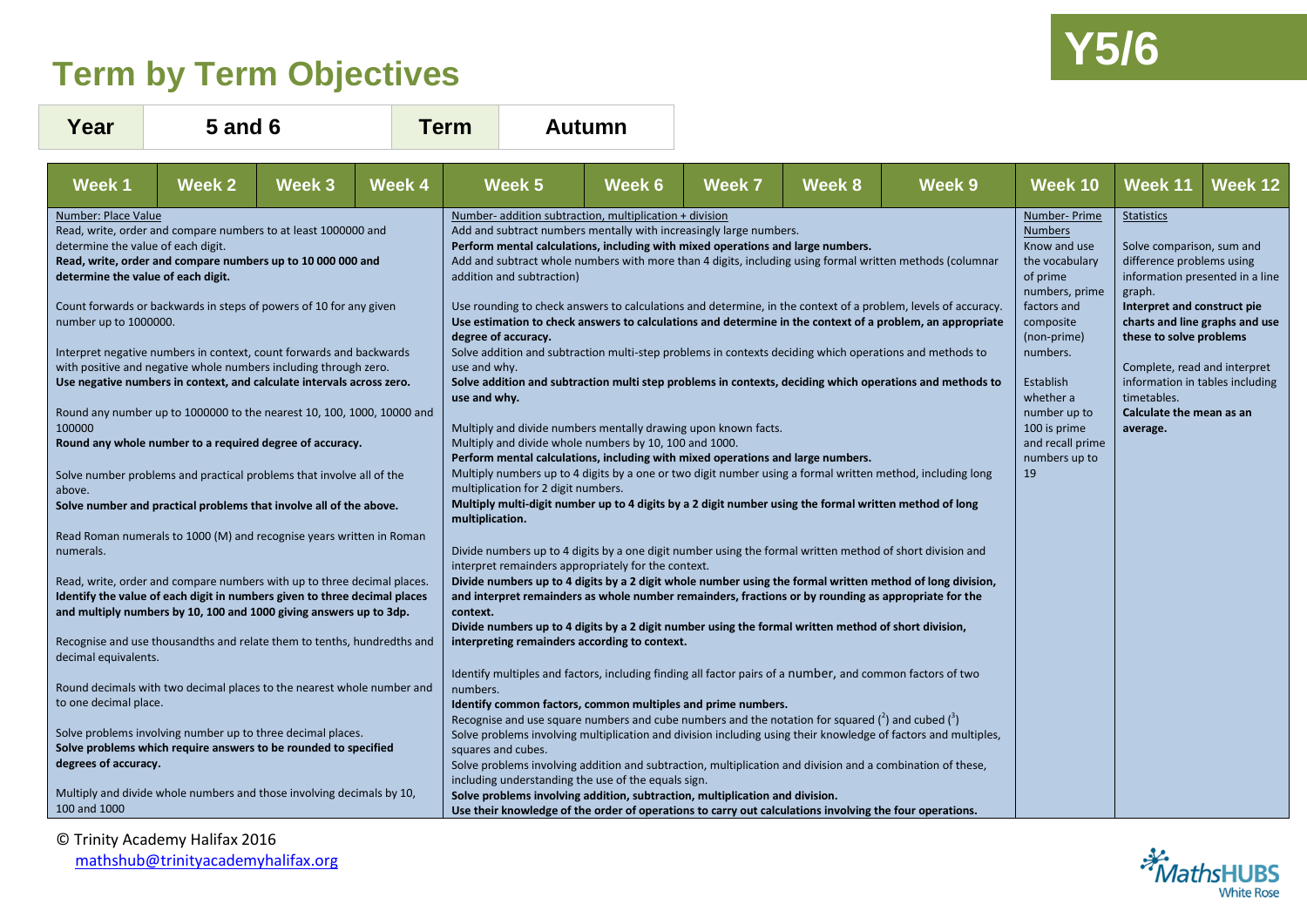## **Y5/6 Term by Term Objectives**



| Year                                                                                                                                                                                                                                                                                                                                                                                                                                                                                                                                                                                                                                                                                                                                                                                                                                | <b>5 and 6</b><br><b>Term</b> |        | <b>Spring</b>                                                                                                                                                                                                                                                                                                                                                                                                                                                                                                                                                                                                                                                                                                                                                                                                                                                                                                                                                                                                                                                                      |                                                                                                                                                                                                                                                                                                                                               |                            |                                                                                                                                                                                                                                                                                                                                                                                                                                                                                                                                                                                            |                                                                                                                                                                                                              |                                                                                                                                                                                                                                                                                                                                                                                  |                                                                                                                                                                                                                                                                                                                                                                                                                                                                                                                                                                                                                                                                                                                                                                                                                                                                                                                                                                                                                                                                                                                                                                                                                                                                                                                |         |                                                                                                                                                                                                                                                                                                                                                                                                                                                                                  |
|-------------------------------------------------------------------------------------------------------------------------------------------------------------------------------------------------------------------------------------------------------------------------------------------------------------------------------------------------------------------------------------------------------------------------------------------------------------------------------------------------------------------------------------------------------------------------------------------------------------------------------------------------------------------------------------------------------------------------------------------------------------------------------------------------------------------------------------|-------------------------------|--------|------------------------------------------------------------------------------------------------------------------------------------------------------------------------------------------------------------------------------------------------------------------------------------------------------------------------------------------------------------------------------------------------------------------------------------------------------------------------------------------------------------------------------------------------------------------------------------------------------------------------------------------------------------------------------------------------------------------------------------------------------------------------------------------------------------------------------------------------------------------------------------------------------------------------------------------------------------------------------------------------------------------------------------------------------------------------------------|-----------------------------------------------------------------------------------------------------------------------------------------------------------------------------------------------------------------------------------------------------------------------------------------------------------------------------------------------|----------------------------|--------------------------------------------------------------------------------------------------------------------------------------------------------------------------------------------------------------------------------------------------------------------------------------------------------------------------------------------------------------------------------------------------------------------------------------------------------------------------------------------------------------------------------------------------------------------------------------------|--------------------------------------------------------------------------------------------------------------------------------------------------------------------------------------------------------------|----------------------------------------------------------------------------------------------------------------------------------------------------------------------------------------------------------------------------------------------------------------------------------------------------------------------------------------------------------------------------------|----------------------------------------------------------------------------------------------------------------------------------------------------------------------------------------------------------------------------------------------------------------------------------------------------------------------------------------------------------------------------------------------------------------------------------------------------------------------------------------------------------------------------------------------------------------------------------------------------------------------------------------------------------------------------------------------------------------------------------------------------------------------------------------------------------------------------------------------------------------------------------------------------------------------------------------------------------------------------------------------------------------------------------------------------------------------------------------------------------------------------------------------------------------------------------------------------------------------------------------------------------------------------------------------------------------|---------|----------------------------------------------------------------------------------------------------------------------------------------------------------------------------------------------------------------------------------------------------------------------------------------------------------------------------------------------------------------------------------------------------------------------------------------------------------------------------------|
| <b>Week1</b>                                                                                                                                                                                                                                                                                                                                                                                                                                                                                                                                                                                                                                                                                                                                                                                                                        | <b>Week 2</b>                 | Week 3 | Week 4                                                                                                                                                                                                                                                                                                                                                                                                                                                                                                                                                                                                                                                                                                                                                                                                                                                                                                                                                                                                                                                                             | Week 5                                                                                                                                                                                                                                                                                                                                        | Week 6                     | Week 7                                                                                                                                                                                                                                                                                                                                                                                                                                                                                                                                                                                     | Week 8                                                                                                                                                                                                       | Week 9                                                                                                                                                                                                                                                                                                                                                                           | Week 10                                                                                                                                                                                                                                                                                                                                                                                                                                                                                                                                                                                                                                                                                                                                                                                                                                                                                                                                                                                                                                                                                                                                                                                                                                                                                                        | Week 11 | Week 12                                                                                                                                                                                                                                                                                                                                                                                                                                                                          |
| Number: Fractions<br>number.<br>Compare and order fractions, including fractions > 1<br>Generate and describe linear number sequences (with fractions)<br>visually including tenths and hundredths.<br>fractions in the same denomination.<br>$\frac{2}{5} + \frac{4}{5} = \frac{6}{5} = 1\frac{1}{5}$<br>multiples of the same number.<br>using the concept of equivalent fractions.<br>materials and diagrams.<br>Divide proper fractions by whole numbers [for example $\frac{1}{3} \div 2 = \frac{1}{6}$ ]<br>Read and write decimal numbers as fractions [ for example 0.71 = $\frac{71}{100}$ ]<br>example, 0.375] for a simple fraction [for example $\frac{3}{6}$ ]<br>fractions and problems involving simple rates.<br>fractions and multiples<br>values can be found by using integer multiplication and division facts. |                               |        | Compare and order fractions whose denominators are multiples of the same<br>Identify, name and write equivalent fractions of a given fraction, represented<br>Use common factors to simplify fractions; use common multiples to express<br>Recognise mixed numbers and improper fractions and convert from one form to<br>the other and write mathematical statements >1 as a mixed number [for example<br>Add and subtract fractions with the same denominator and denominators that are<br>Add and subtract fractions with different denominations and mixed numbers,<br>Multiply proper fractions and mixed numbers by whole numbers, supported by<br>Multiply simple pairs of proper fractions, writing the answer in its simplest form<br>Associate a fraction with division and calculate decimal fraction equivalents [ for<br>Solve problems involving multiplication and division, including scaling by simple<br>Solve problems involving unequal sharing and grouping using knowledge of<br>Solve problems involving the relative sizes of two quantities where missing | <b>Number: Decimals</b><br>solve problems involving<br>measure [for example,<br>length, mass, volume,<br>money] using decimal<br>notation, including<br>scaling.<br><b>Multiply one digit</b><br>numbers with up to 2dp<br>by whole numbers.<br>Use written division<br>methods in cases where<br>the answer has up to<br>two decimal places. | Use all four operations to | Number: Percentages<br>Recognise the per cent<br>symbol (%) and<br>relates to 'number of<br>parts per hundred', and<br>write percentages as a<br>fraction with<br>a decimal.<br>Solve problems which<br>require knowing<br>percentage and decimal<br>and those fractions with<br>a denominator of a<br>multiple of 10 or 25.<br><b>Recall and use</b><br>equivalences between<br>simple fractions,<br>decimals and<br>different contexts.<br>the calculation of<br>percentages [for<br>example, of measures<br>and such as 15% of 360]<br>and the use of<br>percentages for<br>comparison. | understand that per cent<br>denominator 100, and as<br>equivalents of $\frac{1}{2}$ , $\frac{1}{4}$ , $\frac{1}{5}$ , $\frac{2}{5}$ , $\frac{4}{5}$<br>percentages, including in<br>Solve problems involving | Number:<br>Algebra<br>Use simple<br>formulae.<br>Generate and<br>describe linear<br>number<br>sequences.<br><b>Express</b><br>missing<br>number<br>problems<br>algebraically<br>Find pairs of<br>numbers that<br>satisfy an<br>equation with<br>two<br>unknowns.<br><b>Enumerate</b><br>possibilities of<br>a combination<br>of two<br>variables.<br>Year 5- Recap<br><b>FDP</b> | Geometry - Angles & Properties of Shape<br>Know angles are measured in degrees: estimate<br>and compare acute, obtuse and reflex angles.<br>Draw given angles, and measure them in<br>degrees<br>Draw 2D shapes using given dimensions and<br>angles.<br>Identify: angles at a point and one whole turn<br>(total 360°), angles at a point on a straight line<br>and $\frac{1}{2}$ a turn (total 180 $^{\circ}$ ) other multiples of 90 $^{\circ}$<br>Recognise angles where they meet at a point,<br>are on a straight line, or are vertically<br>opposite, and find missing angles.<br>Identify 3D shapes, including cubes and other<br>cuboids, from 2D representations.<br>Use the properties of rectangles to deduce<br>related facts and find missing lengths and<br>angles.<br>Distinguish between regular and irregular<br>polygons based on reasoning about equal sides<br>and angles.<br>Compare and classify geometric shapes based<br>on their properties and sizes and find<br>unknown angles in any triangles,<br>quadrilaterals and regular polygons.<br>Illustrate and name parts of circles, including<br>radius, diameter and circumference and know<br>that the diameter is twice the radius<br>Solve problems involving similar shapes where<br>the scale factor is known or can be found. |         | Geometry-<br>position and<br>direction<br>Identify,<br>describe and<br>represent<br>the position<br>of a shape<br>following a<br>reflection or<br>translation,<br>using the<br>appropriate<br>language,<br>and know<br>that the<br>shape has<br>not<br>changed.<br><b>Describe</b><br>positions on<br>the full<br>coordinate<br>grid (all four<br>quadrants).<br>Draw and<br>translate<br>simple<br>shapes on<br>the<br>coordinate<br>plane, and<br>reflect them<br>in the axes. |

© Trinity Academy Halifax 2016 [mathshub@trinityacademyhalifax.org](mailto:mathshub@trinityacademyhalifax.org)